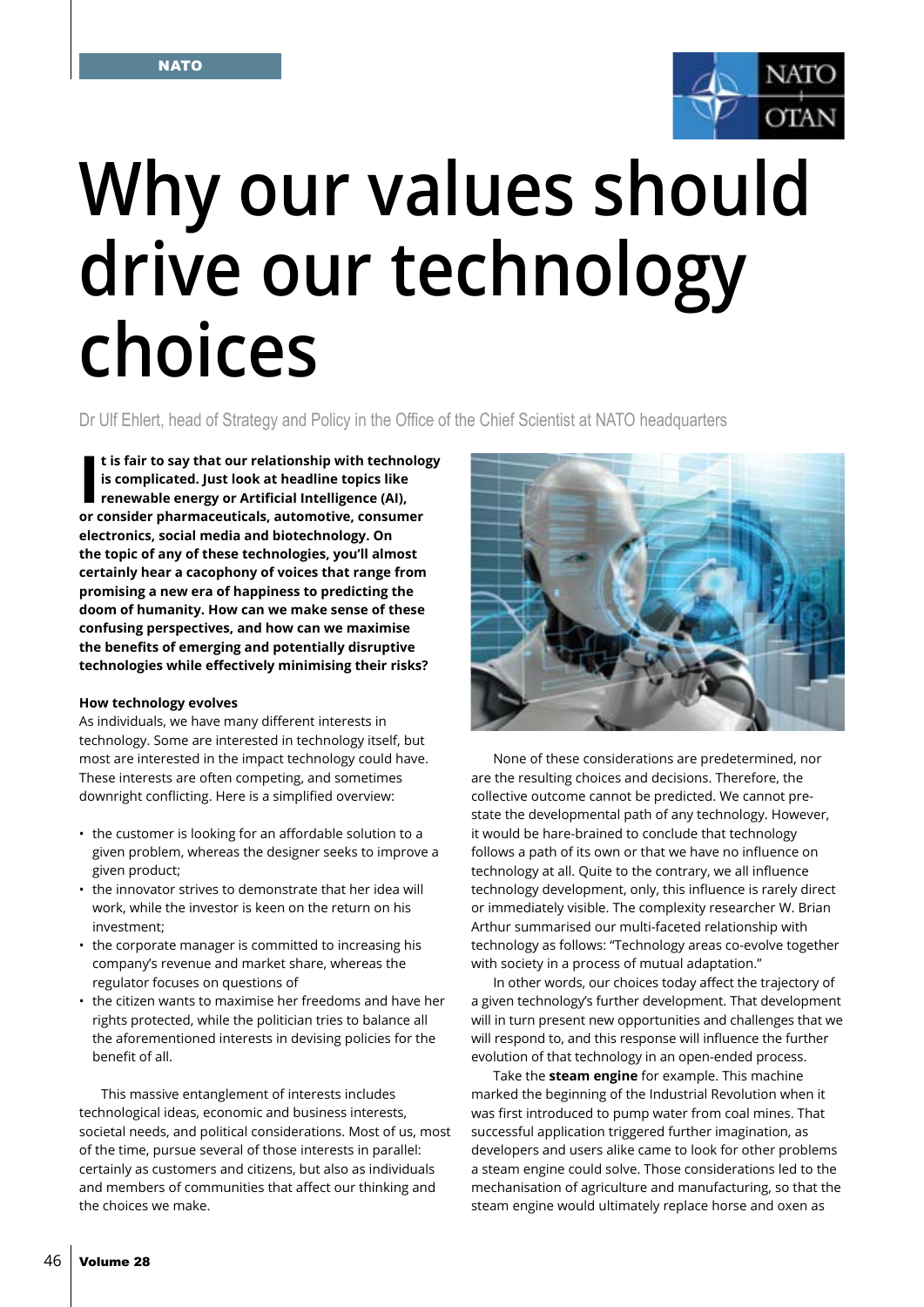humankind's primary power sources. The story did not end there. Railroads, factories, work contracts, and labour unions all emerged in response to that new technology. None of these long-term impacts were foreseeable, intended, or planned. Rather, they were the result of mutual influencing of technology and society.

The history of the steam engine showcases how technology itself is neither good nor bad. But it is not neutral either. Technology is what we make it. Our choices matter. The question is "How can we make technology what we want it to be?"

# **Shaping technology**

Any attempt at shaping the trajectory of a given technology faces a genuine dilemma between today's knowledge about the future and the available means to affect or change that future. David Collingridge was the first to frame the major challenge of policy making on emerging technologies: "When change is easy, the need for it cannot be foreseen ; when the need for change is apparent, change has become expensive, difficult and time consuming."

We are literally caught between a rock and a hard place. For a nascent technology, we cannot know all its future applications, nor can we anticipate all its future impacts. Still, at this time, we can exert some control over its development path. In the future, when that technology is mature, we see its full impact. We can thus define what we would like to change. Alas, because the technology is already in the market, broadly distributed and widely used at that time, our means of control are very limited.

We are struggling with a fundamental characteristic of technology development: the principle uncertainty inherent to an open-ended process without a knowable end-state. We cannot know in advance the future target for today's policy intervention. But what can we actually do? Would it not be a fair choice to accept the limits of our knowledge, to simply "let things run their due course"?

Think about social media. These services promised connectivity across the planet, facilitating new forms of meaningful information-sharing and enabling global communities of unprecedented scale and scope. Their free-of-charge operation is naturally attractive to users, but "behind the scenes" they rely on an advertisingbacked business model. For that to work, users should ideally stay connected 24/7 in order to feed the evermoresophisticated micro-targeting algorithms. Such addictive behaviour and the increasing manipulation facilitated by it are not in the users' interest. Nor are echo chambers, hate speech, and the tampering with democratic elections in the interest of our societies.

While the promise of social media is compelling, we made two cardinal mistakes. First, we accepted proprietary platforms operated by business enterprises. Second, we forgot that the purpose of business is profit, not philanthropy.

The case of social media demonstrates that the users' immediate choices can counteract their longer-term interests. Furthermore, a market left to its own devices can spin out of control. Both findings apply in particular to

promising nascent technologies during their emerging early development. These fledglings still need to find the products they could successfully deliver and the markets they could serve. And all the various interest-holders still need to learn how they might be affected by those technologies.

As such as technology evolves, we can be sure that innovators, investors and users will be the first on the scene, pursuing their specific interests. Designers and corporate managers will soon join, once the technology demonstrates its effectiveness and first product ideas prove viable. Only after the maturing technology's impact has become tangible, will regulators, citizens, and politicians enter the discussion. I argue that –in the case of emerging and potentially disruptive technologies– these last interventions come too late.



*Social media promised connectivity across the planet, facilitating new forms of meaningful information sharing and enabling global communities of unprecedented scale and scope. Picture © Coosto*

### **What we want technology to be**

Throughout history, we harnessed technology to gain or maintain military advantage. Without much differentiation, we did what we could do: whatever was technologically doable appeared the right thing to do. Is that "can-do" attitude sufficient to guide us into the future? My answer is no, and I will argue in favour of a values-driven approach towards technology for defence and security purposes.

### **Humanity lost its innocence**

Historically, humanity did not have the means to hurt its immediate existence, neither intentionally nor unintentionally.

Early in the 20th century, we learned about the power of the atom. For the first time, we created a tool that could potentially destroy our very existence. Once that genie was out of the bottle, by mid-century, we worked hard to regain control by weaving nuclear arms control into the nascent international order.

Whether we like it or not: humanity lost the innocence of ignorance. We have access to potentially destructive means and we know it. Hence, we can neither deny nor reject the responsibility we have for our technologies' impact, both intended and unintended.

## **These technologies are different**

Today, we face multiple emerging technologies that promise to disrupt our established ways, including AI, bio- and quantum technologies. They mature in parallel, at 21st century speed, in a hyper-connected world.